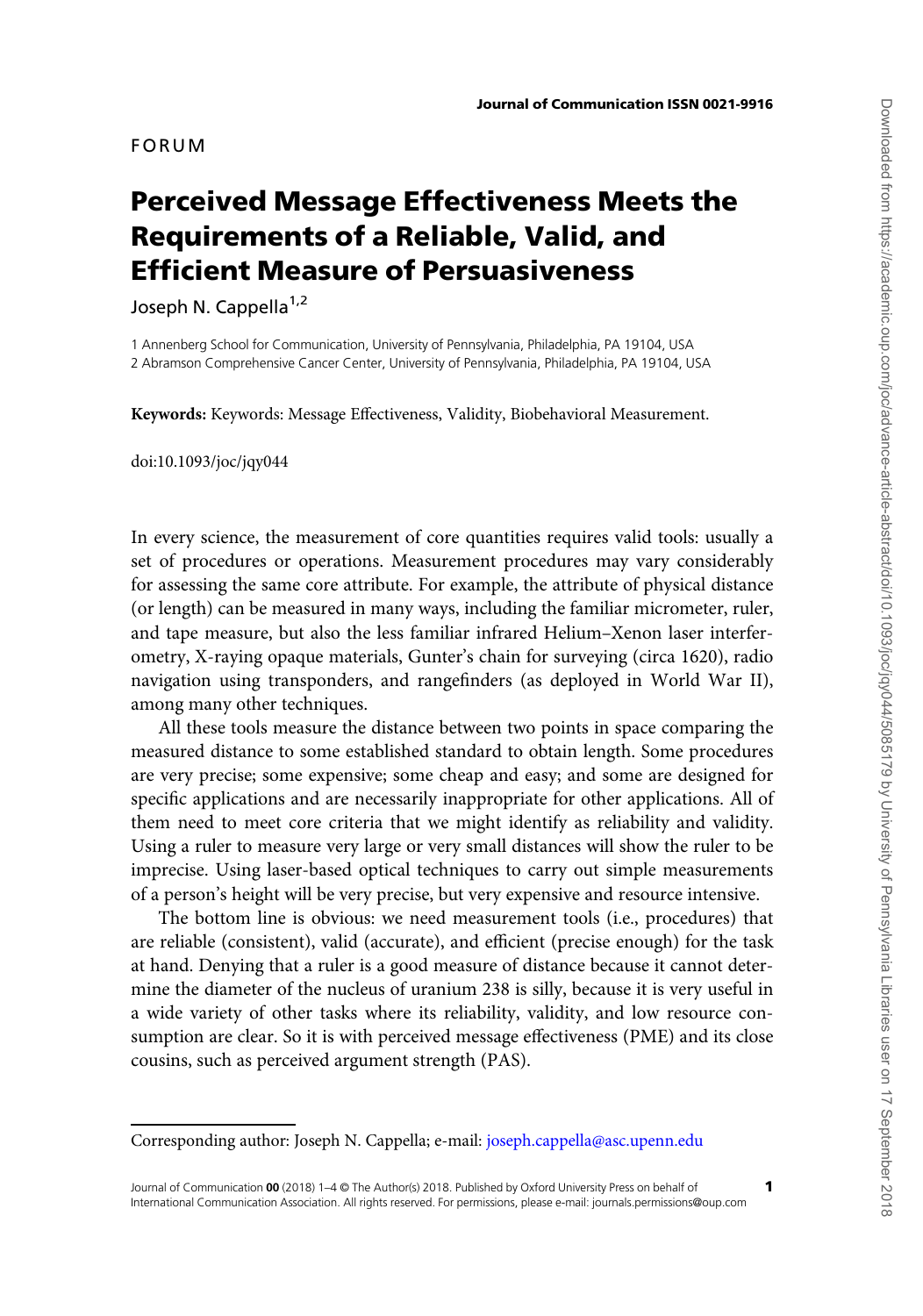O'Keefe'[s \(2018\)](#page-2-0) conclusions about PME lead us astray. PME is a useful tool for the measurement of how persuasive a message can be when applied to the right target population, a large set of messages, or messages that vary in their characteristics and in PME. Our lab has generated evidence of PME's utility, most of which was not included in  $O'$ Keefe'[s \(2018\)](#page-2-0) meta-analysis.<sup>1</sup>

One group of studies uses PME (or PAS) to sort the persuasive impact of messages, but tests their impact on biobehavioral outcomes rather than self-reported psychosocial outcomes. The second group uses sets of randomly-assigned messages that vary in their aggregate PME, showing causal impact on behavioral-oriented outcomes.

# Perceived Message Effectiveness Predicts Biobehavioral Outcomes

Messages varying in PME (or PAS) have had predictable main effects on heart rate and skin conductance [\(Kang, Cappella, Strasser, & Lerman, 2009;](#page-2-0) [Strasser et al.,](#page-3-0) [2009\)](#page-3-0), cotinine levels [\(Wang et al., 2013\)](#page-3-0), neural activation ([Weber, Huskey,](#page-3-0) [Mangus, Westcott-Baker, & Turner, 2014\)](#page-3-0), and genetic differences and brain reactivity ([Falcone et al., 2011\)](#page-2-0). Similarly, messages varying in PME (or PAS) have had predictable moderating effects on visual attention [\(Sanders-Jackson et al., 2011](#page-3-0)), objective memory ([Lee & Cappella, 2013\)](#page-2-0), and physiological responding ([Kang](#page-2-0) [et al., 2009](#page-2-0)). In all these studies, messages were selected in advance from a large pool using PME and PAS measures on separate but parallel populations; messages so selected were tested subsequently in the targeted population.

#### Aggregate Perceived Message Effectiveness Predicts Behavioral Outcomes

[Bigsby, Cappella, and Seitz \(2013\)](#page-2-0) exposed smokers to four anti-smoking ads randomly selected from a large pool, de facto creating variable amounts of "persuasive impact" as measured by aggregate scores of PME. The degree of aggregate PME predicted intentions to quit and to reduce consumption of tobacco. A similar procedure was conducted with exposure to a random selection of tobacco warning labels and intentions to quit ([Morgan, Sutton, Yang, & Cappella, 2018](#page-2-0)). In a third study, anti-smoking PSAs tailored to be high in PME for the individual smoker predicted intentions and subsequent quitting behaviors [\(Kim, Yang, Kim, & Cappella, 2017\)](#page-2-0).

#### Conclusion

These studies indicate that PME (and PAS) are valid indicators of effective messages, helpful in guiding the selection of messages for theory-testing and campaign implementation. Researchers can use PME (and PAS) to sort messages that vary sufficiently in objective attributes and perceived effectiveness. Trying to differentiate infinitesimal differences between messages with a blunt (but efficient) instrument is a fool's errand. But so is trying to differentiate the effectiveness of many different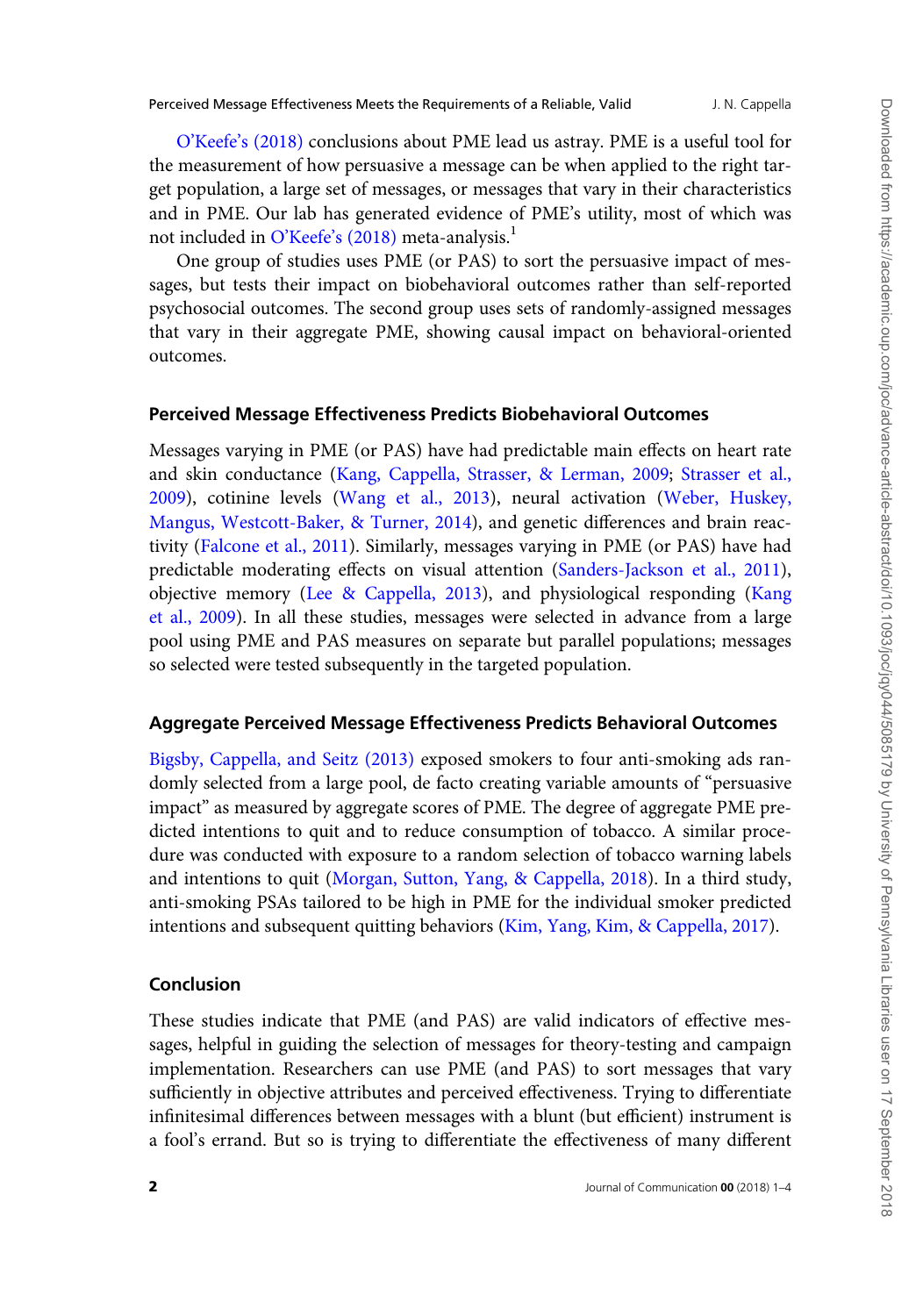<span id="page-2-0"></span>messages, one message at a time, using gold standards requiring large samples and long-term behavioral outcomes. Let's not promote either kind of foolishness.

Communication research into message effects must have a tool like PME (and PAS), because scientific research needs efficient shortcuts that are reliable and predictively valid. Just as physical scientists have developed a variety of procedures to assess length and would not employ the most precise procedure every time distance is to be measured, so it is with PME. These measurement tools do not need to be infinitely precise, and should not be deployed as if they are. PME measures use resources efficiently, allowing the evaluation of many message implementations before more careful (and expensive) testing is carried out.

### Acknowledgments

Grant P50 CA179546-03 from the National Cancer Institute supported time spent writing this paper. The content is solely the responsibility of the author and does not necessarily represent the official views of the National Institutes of Health.

#### Note

1 The Bigsby, Cappella, & Seitz (2013) article is included in O'Keefe's reference bibliography

#### References

- Bigsby, E., Cappella, J. N., & Seitz, H. H. (2013). Efficiently and effectively evaluating public service announcements: Additional evidence for the utility of perceived effectiveness. Communication Monographs, 80(1), 1–23. [doi:10.1080/03637751.2012.739706](http://dx.doi.org/10.1080/03637751.2012.739706)
- Falcone, M., Jepson, C., Sanborn, P., Cappella, J. N., Lerman, C., & Strasser, A. A. (2011). Association of BDNF and COMT genotypes with cognitive processing of anti‐smoking psas. Genes, Brain & Behavior, 10(8), 862–867. [doi:10.1111/j.1601-183x.2011.00726.x](http://dx.doi.org/10.1111/j.1601-183x.2011.00726.x)
- Kang, Y., Cappella, J. N., Strasser, A., & Lerman, C. (2009). The effect of smoking cues in antismoking advertisements on smoking urge and psychophysiological reactions. Nicotine and Tobacco Research, 11(3), 254–261. [doi:10.1093/ntr/ntn033](http://dx.doi.org/doi:10.1093/ntr/ntn033)
- Kim, H. S., Yang, S., Kim, M., & Cappella, J. N. (2017, June). Assessing the effectiveness of recommendation algorithms for health message design: An experiment. Paper presented at the International Conference on Computational Social Science, Evanston, IL.
- Lee, S., & Cappella, J. N. (2013). Distraction effects of smoking cues in antismoking messages: Examining resource allocation to message processing as a function of smoking cues and argument strength. Media Psychology, 16(2), 154–176. [doi:10.1080/15213269.](http://dx.doi.org/doi:10.1080/15213269.2012.755454) [2012.755454](http://dx.doi.org/doi:10.1080/15213269.2012.755454)
- Morgan, J. C., Sutton, J. A., Yang, S., & Cappella, J. N. (2018). Impact of graphic warning labels on intentions to use alternate tobacco products. Manuscript submitted for publication.
- O'Keefe, D. J. (2018). Message pretesting using assessments of expected or perceived persuasiveness: Evidence about diagnosticity of relative actual persuasiveness. Journal of Communication, 68, 120–142. [doi:10.1093/joc/jqx009](http://dx.doi.org/10.1093/joc/jqx009)